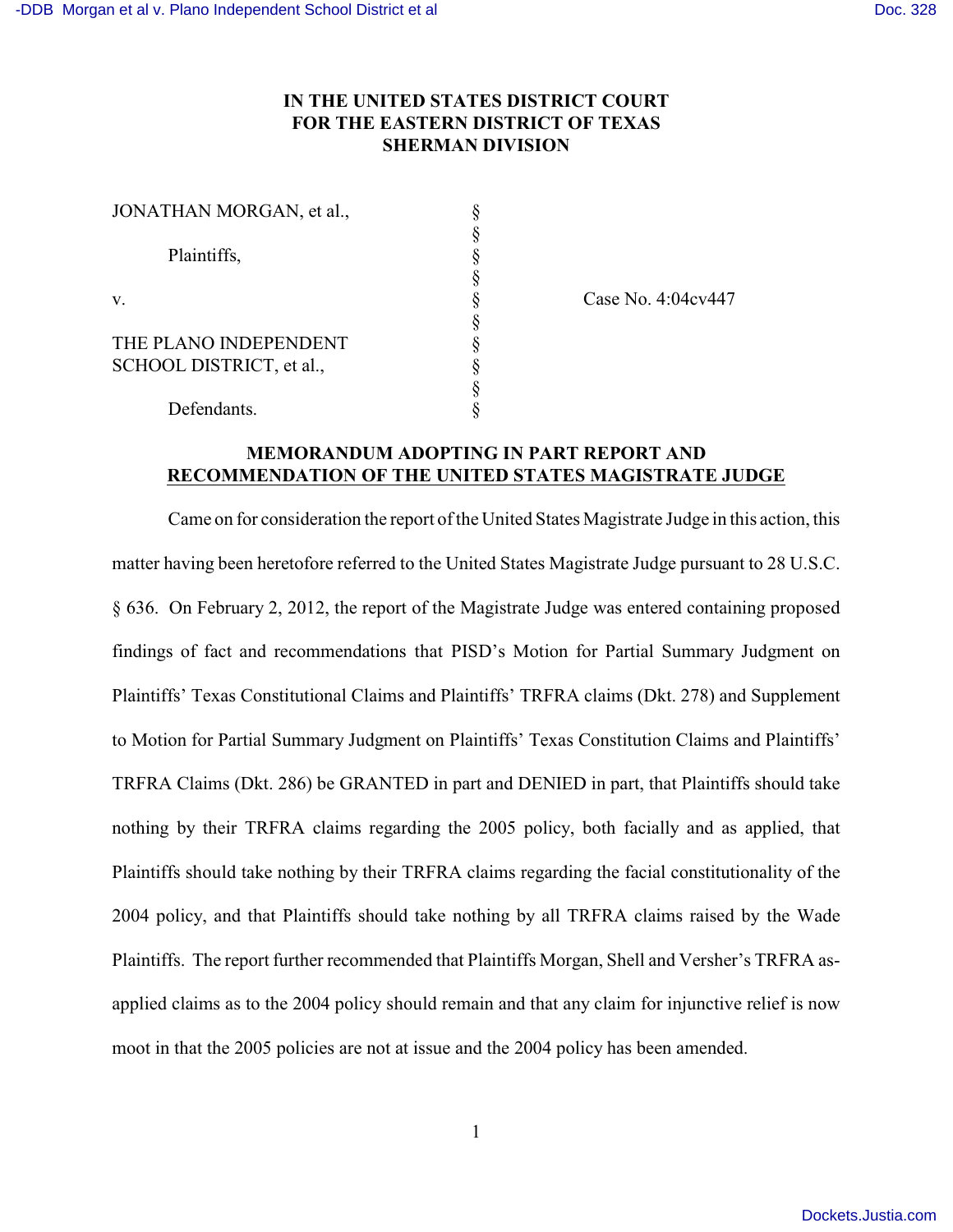The court has made a *de novo* review of Defendants Swanson, Bomchill, Long and Snyder's Objections (*see* Dkt. 311), Plaintiffs' Objections (*see* Dkt. 313), Plano Independent School District's Objections (*see* Dkts. 315, 316), Plano Independent School District's Response to Plaintiff's Objections (*see* Dkt. 319), Plaintiffs' Response to Defendants Swanson, Bomchill, Long and Snyder's Objections (*see* Dkt. 321), and Plaintiffs' Response to Plano Independent School District's Objections (*see* Dkt. 323). With the exception of the Magistrate Judge's findings regarding the notice given by Plaintiffs and to the extent not made moot by the Magistrate Judge's Order Granting Motion for Reconsideration (*see* Dkt. 327), the court is of the opinion that the findings and conclusions of the Magistrate Judge are otherwise correct and the parties' objections are without merit. Thus, with the one exception noted below, the court hereby adopts the findings and conclusions of the Magistrate Judge as the findings and conclusions of this court.

The Magistrate Judge found that Plaintiffs' notice was sufficient under TRFRA. The report, however, is silent as to any distinction between the notice provided by the Morgan Plaintiffs and the notice provided by the Versher and Shell Plaintiffs.<sup>1</sup> As to the notice given by the Versher and Shell Plaintiffs, the court finds that they did not comply with Texas Civil Practice and Remedies Code 110.006's notice provisions, which provide that a person may not bring an action to assert a claim under TRFRA, unless 60 days before bringing the action, the person gives written notice to the government agency by certified mail, return receipt requested. TEX. CIV. PRAC. & REM. CODE § 110.006. Notice by the Versher and Shell Plaintiffs was not excused under Section 110.006(b)

<sup>&</sup>lt;sup>1</sup>The court notes that such a distinction does not appear to have been made by the parties until the filing of their objections.